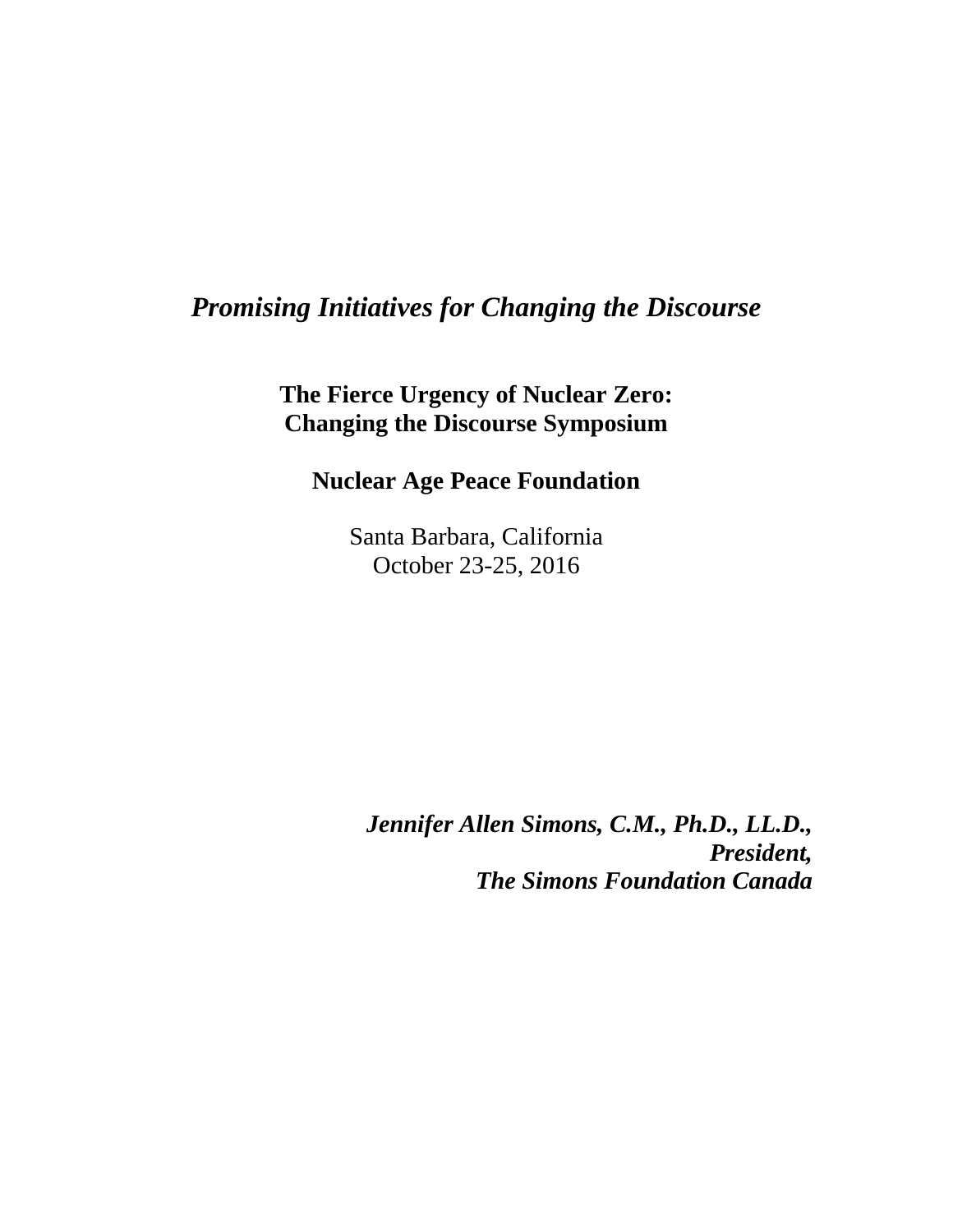I am deeply appreciative of the invitation to participate in this Conference*,* and to speak on *Promising Initiatives for Changing the Discourse*. I want to thank you, David, for the opportunity, and commend you and the Nuclear Age Peace Foundation for your commitment, your Foundation's stability, its unflagging energy - staying the course since 1982 - in order to advance the agenda for a nuclear free world.

The Nuclear Age Peace Foundation, I imagine, like The Simons Foundation, was an initiative in response to the immense growth of the US nuclear arsenals in the  $1980$ 's – a concrete expression of outrage and an urgent desire to do something about it.

The numbers are now down from the obscene number in the 1980s of some seventy thousand, to approximately fifteen thousand, three hundred and fifty. Yet, not only has the pace of elimination significantly lessened, the nuclear weapons states, disregarding their commitments to disarm, are upgrading their arsenals and infrastructure and planning for their indefinite retention.

The danger, therefore, to humanity still exists. In fact the current dangers are considered to be greater than during the Cold War.<sup>1</sup>

Our task remains as urgent – or is, perhaps, more urgent than in the 1980s when the Cold War provided some stability.  $2^2$ 

Russia has, not only been flaunting its nuclear capability, but is now breaking the former sacrosanct separation between nuclear and conventional warring. In retaliation to the global outrage about Russia's aerial bombardment of Aleppo, Russia has moved its nuclear-capable Iskander missiles to Kalingrad, and as well, has withdrawn from three bi-lateral nuclear disarmament treaties between the US and Russia.

With the end of the Cold War, hopes for the complete elimination of nuclear weapons were high and at the turn of the century these high expectations remained. Promising initiatives, like the New Agenda Coalition, pressured the Nuclear Weapons States to fulfil their legal obligation to disarm; and were successful at the 2000 NPT Review Conference with the achievement of commitments, in Article VI, of thirteen steps to disarmament.

<sup>&</sup>lt;sup>1</sup> 1, 800 nuclear weapons of these weapons on hair-trigger alert and targeted for immediate launch. There is no guarantee that India and Pakistan will not engage in a war and, as well, Pakistan's command and control systems are not considered secure. The risks are high from accidental, malicious or mistaken launch; from inadequate command/control and warning systems; and of hackers penetrating these systems which are highly automated. There is also the possibility of hackers "spoofing an attack which would set off an automated retaliatory response. We are at risk because of inadequate security of fissile materials and warheads, both of which terrorists have been attempting to acquire.

 $2^2$  Earlier this month, German Foreign Minister, Frank Walter Steinmeier, spoke of his dismay at "the collapsing relations between the West and Russia" and said that it is "a fallacy to think that this is like the Cold War. The current times are different and more dangerous." Wolfgang Ischinger, Chairman of the Munich Security Conference, believes that there is "considerable danger of a military confrontation between Russia and the West."<sup>2</sup> Mikhail Gorbechev echoed these concerns several days later.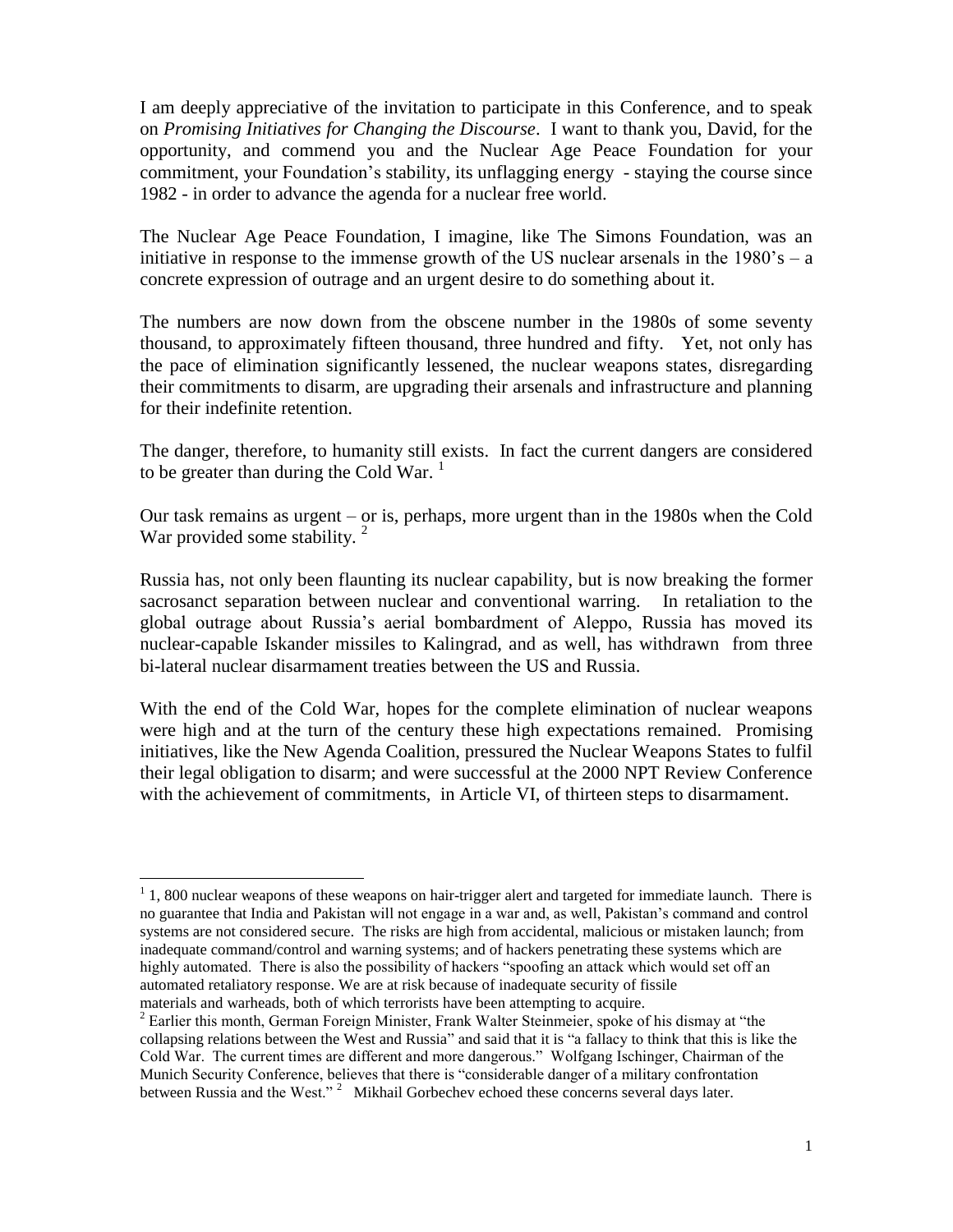These hopes were dashed by the failure of the 2005 Conference, yet rose again in 2010 when crucial language - the *"catastrophic humanitarian consequences of any use of nuclear weapons" -* was accepted as part of the 2010 NPT Review Conference document.<sup>3</sup> This changed the discourse and set the stage for, what seemed to be, the most promising initiative for achieving the goal of a world without nuclear weapons.

This new language in the 2010 NPT gave fresh life to the issue; and provided a new dimension for action and led to the three global conferences in Oslo, Nayarit and Vienna on the Humanitarian Consequences of Nuclear Weapons.

This, in turn, led to the UN Resolutions in 2012 and 2015<sup> $4$ </sup> to convene Open-Ended Working Groups. 5

The outcome of these conferences was that, on September  $28<sup>th</sup>$ , a group of participating states introduced a draft UN General Assembly Resolution calling for the convening, in 2017, of a two-day UN conference to "negotiate a legally-binding instrument to prohibit nuclear weapons, leading toward their total elimination."

While on the one hand this is the most momentous event since the Reykjavik Summit at which Presidents Reagan and Gorbachev – to the horror of their military bureaucracies agreed to eliminate all their nuclear weapons. <sup>6</sup> On the other hand, like Reykjavik, it will not lead to a nuclear-weapon-free world because there would be no regulations for elimination of nuclear weapons, and the critical elements of their irreversible, verifiable and transparent destruction would be left for future negotiations.

It does, however, hold some promise. As John Burroughs has pointed out "a prohibition treaty would have the beneficial effect of erecting a further barrier to the spread of nuclear weapons." It could "strengthen non-proliferation obligations. It could perhaps "prohibit the *development* of nuclear weapons" or "prohibit the production of plutonium and highly enriched uranium." If nothing else, it would reinforce the norm against nuclear weapons use.<sup>7</sup>

 $\overline{a}$ 

 $3$  The 2010 Review Conference of the NPT gave specific focus – inter alia – to this issue in its consensual conclusions and recommendations for follow-on actions (2010 Action Plan) by expressing "its deep concern at the catastrophic humanitarian consequences of any use of nuclear weapons [...] reaffirm(ing) the need for all States at all times to comply with applicable international law, including international humanitarian law". Moreover, the 2010 NPT Review Conference resolved in Action 1 of the 2010 Action Plan that "All States parties commit to pursue policies that are fully compatible with the Treaty and the objective of achieving a world without nuclear weapons."

 $4\,2012\,(67/56)$  and 2015 (L.13.Rev)

 $<sup>5</sup>$  The first "to develop proposals to take forward multilateral nuclear disarmament negotiations for the</sup> achievement and maintenance of a world without nuclear weapons"; and the second, "to address concrete effective legal measures, legal provisions, and norms that will need to be concluded to attain and maintain a world without nuclear weapons."

<sup>6</sup> October 1986

<sup>7</sup> *Changing the Landscape: The U.N. Open-Ended Working Group on Nuclear Disarmament,* John Burroughs, The Simons Foundation Fellow, The Simons Foundation Briefing Paper, September 2016, [www.thesimonsfoundation.ca.](http://www.thesimonsfoundation.ca/) My emphasis.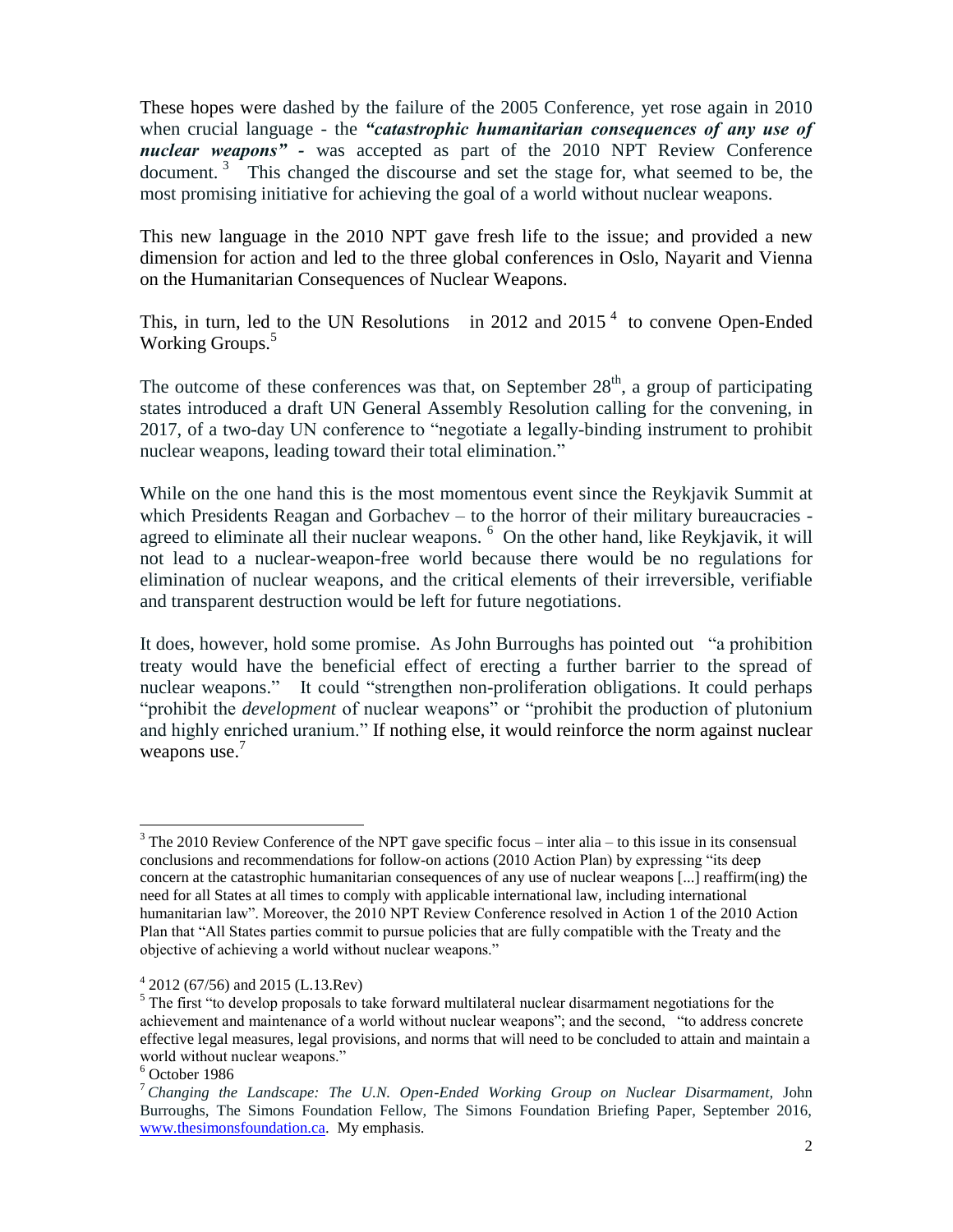The glaring weakness of this ban treaty initiative is that the nuclear weapons states have, not only refused to participate in the process, but, in fact, have outright rejected it. These are the states with the weapons. And it is only through their agreement that they will rid themselves of their arsenals and sign a treaty eliminating and prohibiting nuclear weapons.

Nuclear disarmament cannot - and will not - move forward without the participation of the states with the weapons. It is essential, therefore, to close the gap, *to change the discourse* – to seek appropriate engagement rather than to attack - so that this engagement with the nuclear weapons states encourages them to get on with the process of eliminating their arsenals, and within a time-bound framework.

I do not agree with – or in any way - support the nuclear weapons states non-compliance with their NPT commitment and their disregard of the International Court of Justice Advisory Opinion.

Although he has not been successful, I *do* support President Obama's call for a world without nuclear weapons and his efforts to accomplish this. He said "we cannot succeed in this endeavour alone, but we can lead it, we can start it." And this is what he has attempted to do – to work with Russia on bi-lateral cuts to their arsenals as the first step forward, paving the way to multilateral negotiations which will lead to a nuclear weapon free world.

For this reason it is my view that Global Zero is the most promising initiative *because it does change the discourse*. Its mission is to centre on, and to work with, the nuclear weapons states. Global Zero has developed a foundational plan - a practical time-bound, phased, step-by-step process to zero; and formulates policies, strategies and recommendations for the complete elimination of nuclear weapons. Global Zero engages with governments, both nuclear weapon states and non-nuclear weapons states to advocate for these measures.

The organization, launched in Paris in 2008, is a nonpartisan, international community of three hundred influential political, military, business, civic and faith leaders backed by some half a million citizens worldwide; and the organization continues to build "a truly global disarmament movement from the grassroots to the highest levels of government, firmly rooted in critical nuclear weapons regions.

Global Zero has met with extraordinary success. The organization has attracted much attention from the global media which brought the nuclear disarmament issue, not only to the attention of the public again, but also to governments, their parliaments and Congresses. And some fifty international and national non-governmental organizations have supported and promoted Global Zero and its initiatives in various ways since its inception.<sup>8</sup>

l  $8$  While Global Zero has not yet become a household word, it has come to refer - not just to the organization, - but as well, to become the signifier of a nuclear- weapon-free world in the same way that Brexit is universally known as the UK's withdrawal from the European Union.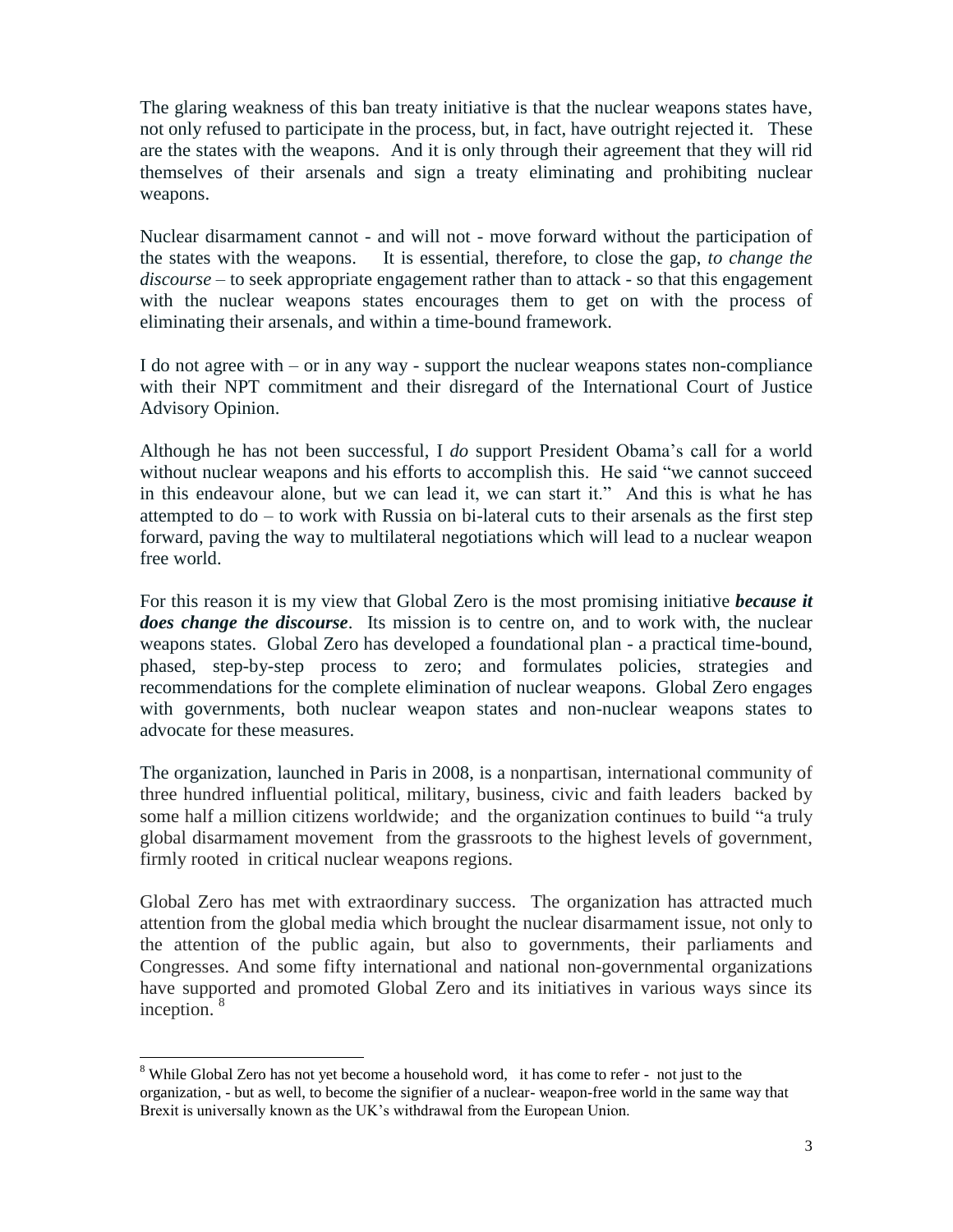Its greatest success to date has been its interaction and positive reception in direct dialogue with governments at the highest level, with Global Zero leaders meeting in Foreign Affairs and State Departments, "advancing policies and political strategies" for the reduction of their nuclear arsenals "and to eventually engage in multi-lateral negotiations for elimination and prohibition."<sup>9</sup>

Global Zero's foundational document is its Action Plan – a practical four-phase blueprint of concrete steps, which includes a negotiated and signed legally binding international agreement for verified dismantlement of all nuclear arsenals and the elimination of all nuclear weapons by 2030. This plan is compatible with Point 1 of UN Secretary General Ban Ki Moon's Five-Point plan for nuclear disarmament.<sup>10</sup>

Global Zero has an on-going wealth of Commission Reports delineating essential interim steps, based on the Action Plan, in order to further its goal of a nuclear weapons free world.

The Global Zero Commission members are drawn from former senior, influential, knowledgeable leaders from the political and military realms in key countries; and undertake in depth research, analysis and recommendations which they present in "highlevel outreach and direct dialogue with governments."

The Commission issued a report at the Munich Security Conference in 2012 on NATO-Russian Tactical Nukes calling for the United States and Russia to remove all of their tactical nuclear weapons from combat bases on the European continent.

Another, in 2012, was the Global Zero U.S. Nuclear Policy Commission Report – *Modernizing U.S. Nuclear Strategy, Force Structure and Posture*. The Report called for the U.S. and Russia to reduce their nuclear arsenals to 900 weapons each. This would pave the way to bring other nuclear weapons countries into the multilateral nuclear arms negotiations.

l <sup>9</sup> Matt Brown email letter September 8,2016

<sup>&</sup>lt;sup>10</sup> Phases 1 and 2 of the Action Plan call for bilateral action on the part of the US and Russia – to agree to each reduce their arsenals to 1,000 by 2018 and to further reductions to 500 warheads each by 2021. The U.S. and Russia would ratify a bi-lateral accord and require the other nuclear weapons states to commit to a cap on their existing stockpiles and to participate in multilateral negotiations for proportionate reductions of their stockpiles following the Russian and US reductions to 500 each until 2021. The Action Plan requires "a rigorous and comprehensive verification and enforcement system is implemented, including no-notice, on-site inspections, and strengthened safeguards on the civilian nuclear fuel cycle to prevent diversion of materials to build weapons."

Phase 3 of Action Plan requires all "the world's nuclear-capable countries negotiate and sign a Global Zero Accord: a legally binding international agreement for the phased, verified, proportionate reduction of all nuclear arsenals to zero total warheads by 2030. [compatible with UN Secretary General Ban Ki Moon's 5 point plan for nuclear disarmament]

And Phase 4 "The phased, verified, proportionate dismantlement of all nuclear arsenals to zero total warheads is complete by 2030. The comprehensive verification and enforcement system prohibiting the development and possession of nuclear weapons is in place to ensure that the world is never again threatened by nuclear weapons."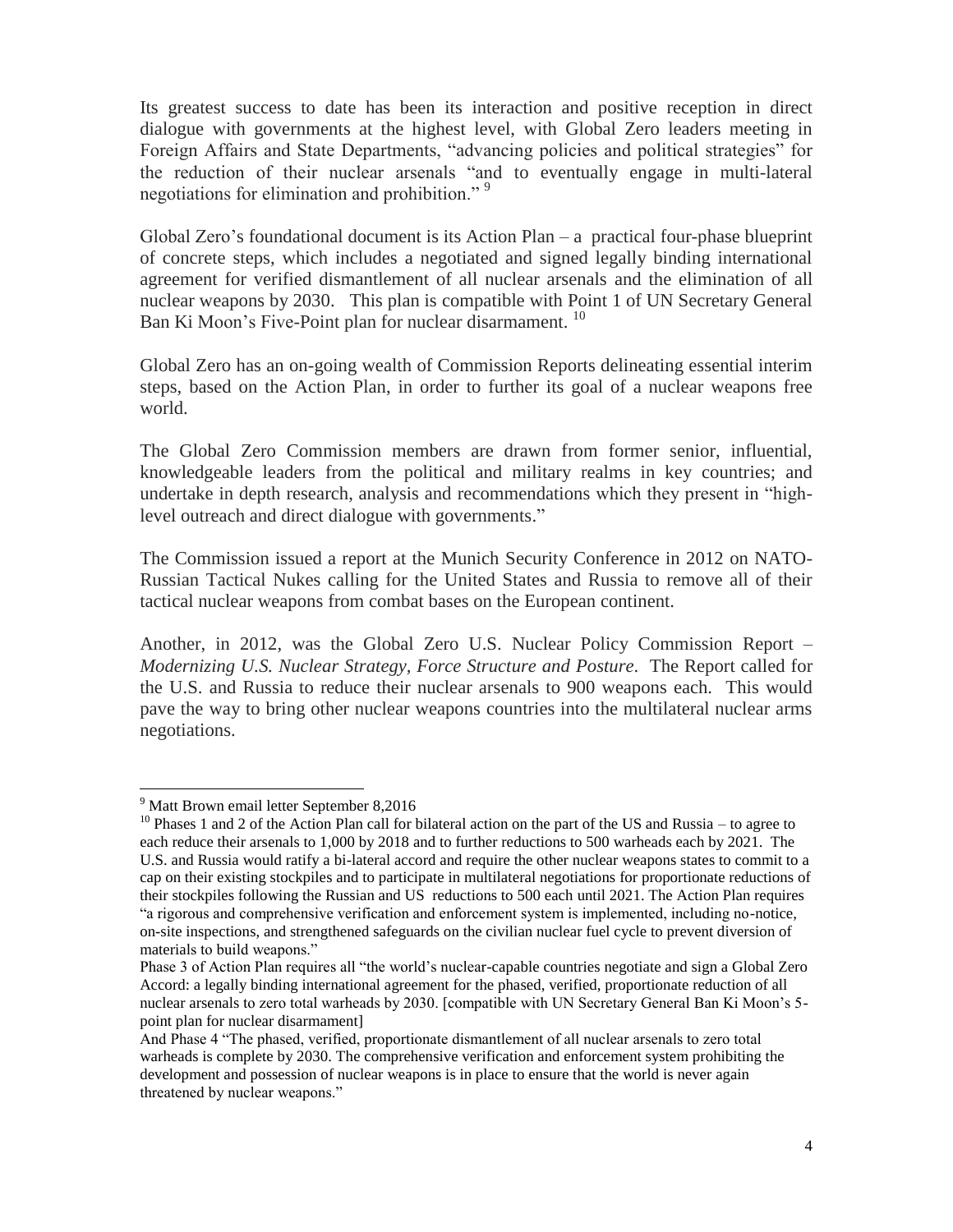In July of that year, Global Zero was invited to testify before the U.S. Senate regarding the report and the implications of its recommendations for the defence budget. These recommendations included de-alerting, increased warning and decision time in the command and control systems, eliminating all tactical nuclear weapons and reducing the US arsenal from a triad to a dyad, by eliminating the silo-based Intercontinental Ballistic Missiles.

Global Zero briefed senior Russian officials on this Report at a conference in Moscow, and at meetings with Senior Russian Foreign Affairs officials.

The Report was endorsed by The New York Times and the recommendations reverberated across the U.S. - some of which were seized upon by NGOs for their furtherance. For example, Ploughshares Fund offered grants to NGOs to undertake under the Ploughshares umbrella - a project to eliminate the Intercontinental Ballistic Missiles.

In 2014, Global Zero formed a Nuclear Risk Reduction Commission. In October of that year at the UN, in a First Committee Side Event, Co-Founder, Bruce Blair previewed the Commission's risk analysis and other findings. And in 2015, at the NPT Review Conference, the Commission Report was released recommending a number of US-Russia bi-lateral steps to reduce risks, including de-alerting, and multi-lateral steps to stabilize the world's Nuclear Force Postures. The Report was well-received, with one government committing to take the recommendations forward in a predominantly government – or *Track One-and-a-half* –meeting. 11

The Risk Reduction Commission Report also fed into the Humanitarian Consequences Conferences and the UN-mandated Open-Ended Working Groups; and its "authoritative validators" of risks provided a critical foundation for the Open Ended Working Groups' Reports.

There is no doubt that Global Zero is a major influence on the nuclear disarmament agenda. It is unfortunate that Russia has declined, at the moment, to engage in further bilateral cuts to its arsenals. President Putin ignored the 2013 offer made by President Obama to cut to a thousand weapons each, and the process is currently stalled.

The Global Zero Action Plan timetable will not be far off schedule, however, if Russia changes course and re-engages within a few years. This is not unlikely! Russia's Ambassador to the United Nations, Mr. Vitaly Churkin, in a recent interview said the "current situation is unlike the Cold War in that Russian and American diplomats today

 $\overline{a}$ 

 $11$  2015 the Global Zero Commission on Nuclear Risk Reduction — led by former U.S. Vice Chairman of the Joint Chiefs of Staff General James E. Cartwright and comprised of international military experts issued a bold call for ending the Cold War-era practice of keeping nuclear weapons on hair-trigger alert. The Commission's extensive report calls for (1) an urgent agreement between the United States and Russia to immediately eliminate "launch-on-warning" from their operational strategy, and to initiate a phased stand down of their high-alert strategic forces, beginning with taking 20% of both countries' nuclear forces off launch-ready alert within one year and 100% within 10 years; and (2) a longer-term global agreement requiring all nuclear weapons countries to refrain from putting nuclear weapons on high alert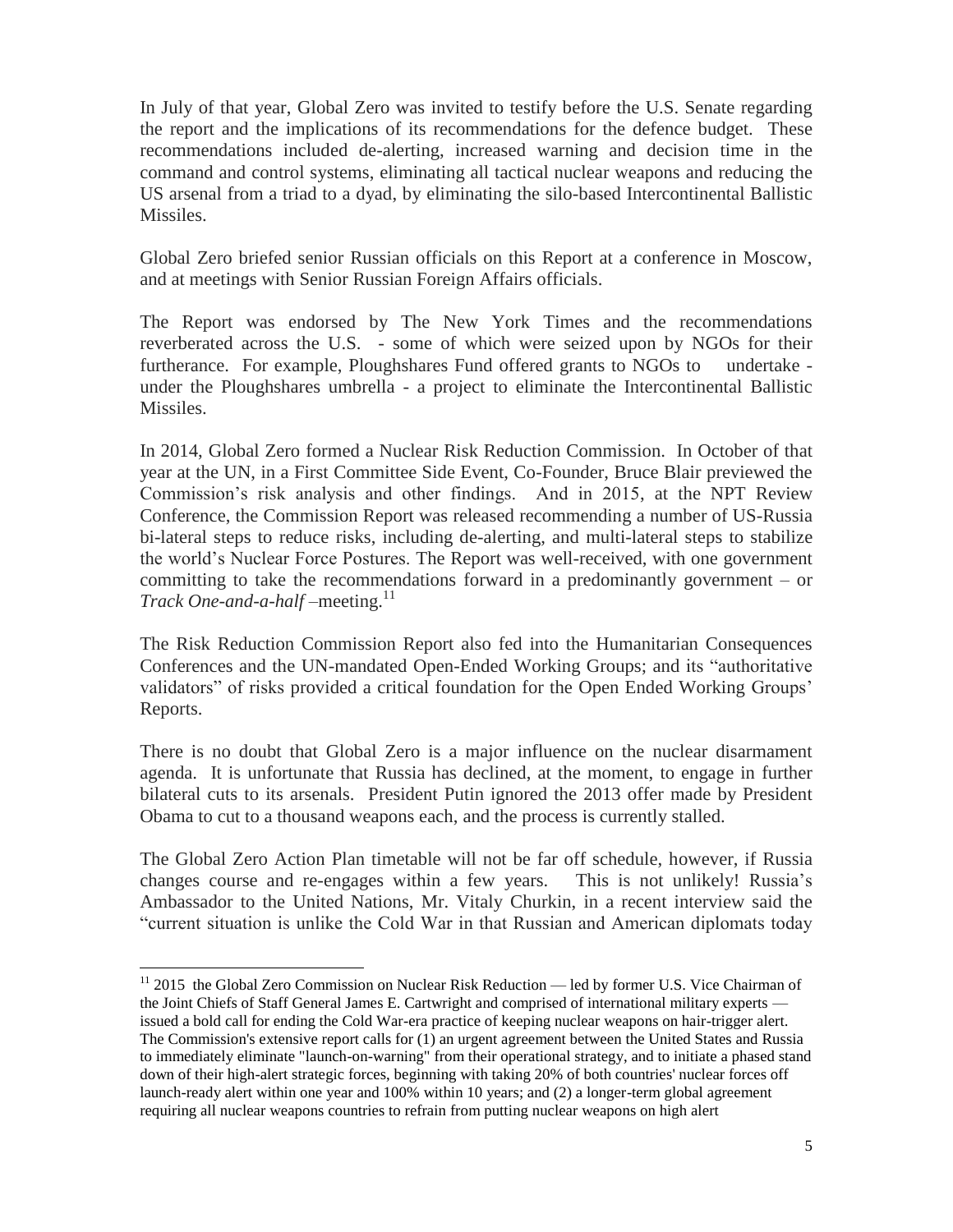speak regularly and manage to accomplish things they can agree upon," and stressed that he would like to "get back to normal in our relations."<sup>12</sup>

According to Russia's Global Zero Leaders and Commission members, this sentiment is echoed in Russia; and Global Zero is poised - with the lines of communication and engagement open - ready to move forward at the first signs of *détente.* 

The resumption of bi-lateral cuts will depend, also, on the outcome of the US election, both in the White House and the Congress. President Obama's offer of bilateral cuts to one thousand (1,000) still stands and Hillary Clinton has committed to this proposal. It is to be hoped, if she becomes President, that she will honour this commitment.

The final Presidential Debate demonstrated that the nuclear issue is on her mind because, in her critique of her opponent's inability to handle the so-called "nuclear button," she cited the Global Zero-initiated letter signed by ten nuclear launch officers.

And if the Democrats form a majority in the Senate, the possibilities are high for not only a resumption of bi-lateral cuts, but too, for positive change in United States Nuclear policy. Russia's participation in the process though, will depend on the United States taking into account some of its concerns – missile defence for one, for example.

During this current period of tense relations between Russia and United States, Global Zero continues to formulate and promote essential steps in the process: for example, the promotion of *No First Use as a global norm* which, without the risk of a first strike, would provide confidence that no state is under attack and, as Bruce Blair says, would undermine Deterrence Policy.

No First Use would also have "huge implications for the U.S. Nuclear programme". It would "reduce the risks of accidental or unauthorized use, eliminate launch of warning, and thus rationalize de-alerting. It would also "provide the rationale for the elimination of tactical nuclear weapons and the land-based Intercontinental Ballistic Missile force, and save the United States about 100 billion dollars.<sup>13</sup>

An important component of Global Zero is its campaign - its online social media programme and its on-ground grassroots campaign in US, which is currently taking advantage of the US election gatherings; and also its global Annual Bike around the Bomb programme and its international Action Corps. This awareness-raising, however, is not delivering enough of a critical mass to prompt leaders in the Nuclear Weapons States to action.

The most difficult issue with which we nuclear disarmers grapple is how to bring to the streets the numbers, protesting nuclear weapons, which we saw – and many of us were part of - in the 1980s: the five million in Europe, the one million in New York and the huge marches elsewhere around the globe, which caused Presidents Reagan and

 $\overline{a}$ <sup>12</sup> A Senior Envoy's take on Relations with the United States: 'Pretty Bad', NY Times, October 18<sup>th</sup>, 2016

<sup>13</sup> James E. Cartwright and Bruce G. Blair, "End the First-Use Policy for Nuclear Weapons," *The New York Times, 15/08/2016*Bruce Blair letter (email) September 13, 2016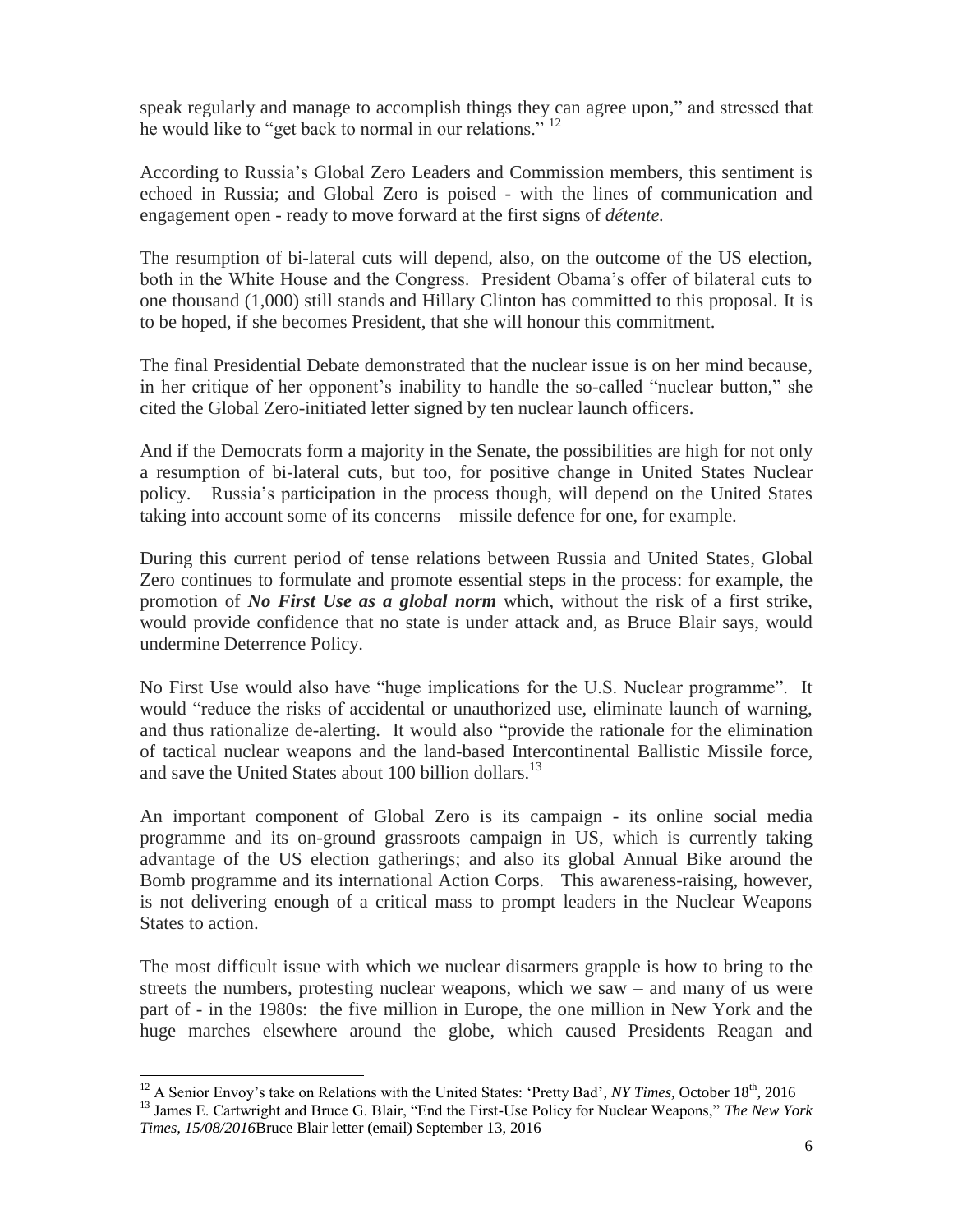Gorbachev to want to do something about it: And the earlier march in New York against nuclear testing which caused President Kennedy to act. This is a question that troubles me.

How can we awaken the public to the dangers of which they do not seem to be aware? How can we encourage millions of people – people enough so that their representatives in democratic parliaments and congresses will do something about it? Governments are not convinced by moral arguments, by invoking the devastating consequences to humanity. So unless there is a huge groundswell of public opinion, nothing will change.

It is disappointing that the International Court Justice and the U.S. Court declined jurisdiction for the Marshall Islands suit – though I understand that it is still alive and before the U.S. Court of Appeal. The initiative held some promise for change, gained the attention of the media and raised the issue in the public domain, so I do hope the Nuclear Age Peace Foundation's Nuclear Zero campaign on the Marshall Islands intends to continue; and turn its focus to an educational campaign on the humanitarian consequences of nuclear detonations, centred on schools, universities, parent-teacher associations, community centres and places of worship.

Who wants to suffer the fate of the Marshall Islanders – to live with the horror, and horrific effects, of nuclear destruction and it radioactive fallout? Who wants to die from the myriad of fatal cancers? What person, what parent or grandparent, wants to be the parents or grandparents of "monster babies" - of entities looking like bunches of grapes, or babies like jellyfish with no bones and transparent, so their brains and beating hearts are visible for the few days before they die?

The United States was responsible for this! Presented to the public as a personal perspective and from the perspective of moral responsibility, it could be an effective motivator in the United States.

It is past time to **wake up** America to those sixty-seven nuclear bomb tests on the Marshall Islands. The focus of the consequences of nuclear weapons use is, and has been, Hiroshima and Nagasaki. Not enough attention has been paid to the victims of nuclear tests. <sup>14</sup>

The Marshall Island tests were a crime against humanity of a magnitude far greater than the crimes of Hiroshima and Nagasaki.

 $\overline{a}$ 

<sup>&</sup>lt;sup>14</sup> Since 1954, the people of the Marshall Islands have engaged in "a lifelong battle for their health and a safe environment." The radioactive fallout destroyed the lives of many – with deaths from leukaemia, brain tumours, thyroid and other forms of fatal cancers. Their food sources were destroyed – staple crops, like arrowroot, disappeared completely; the fish were radio-active and instantly caused blisters, terrible stomach problems and nausea.

The radioactive fallout from the nuclear testing has affected the health of three generations so far – and has definitely jeopardized the lives of future generations. The consequences have been the inability to reproduce and the birth of severely deformed babies – entities - because in many cases they do not resemble human forms. There were no words in the Islanders' language to describe these "monster" babies – some with two heads – so they described them as "octopuses," "apples," "turtles" and "jellyfish babies" who lived for a day or two - with no bones and transparent – their brains and beating hearts visible